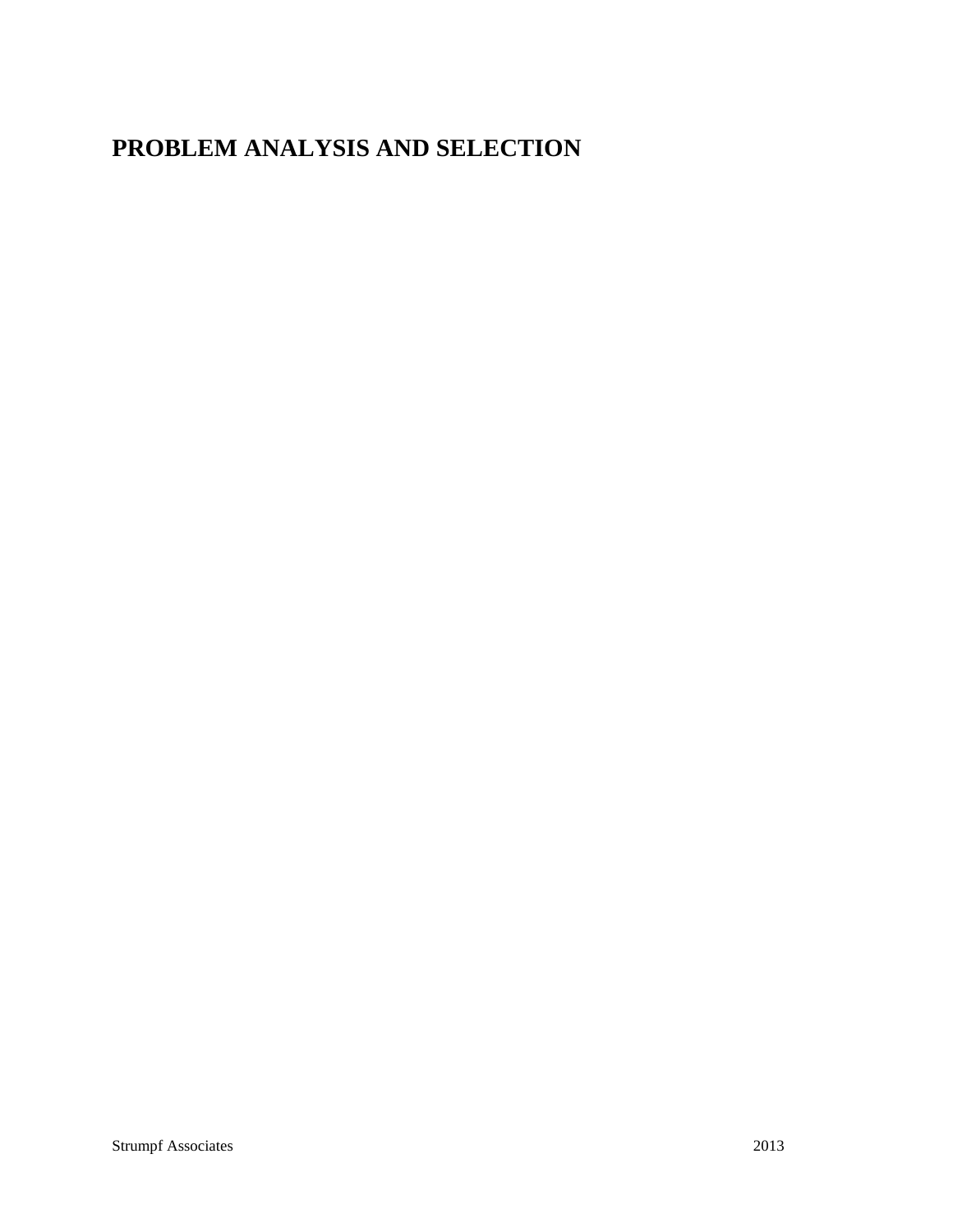### **PROBLEM SELECTION WORKSHEET 1**

### **Directions:**

In the boxes across the top of the grid below, write the problems your group is considering. Then rate them against the listed criteria by working across each row. The higher the total score, the greater the likelihood that the problem is appropriate for your group to work on.

| <b>Problem Statements</b>    |                |                   |                |                 |  |  |
|------------------------------|----------------|-------------------|----------------|-----------------|--|--|
| Control                      |                |                   |                |                 |  |  |
| 1                            | $\overline{2}$ | $\mathbf{3}$      | 4              | 5               |  |  |
| Little                       |                |                   |                | Great           |  |  |
| Importance                   |                |                   |                |                 |  |  |
| 1<br>Little                  |                | $2 \quad 3$       | $\overline{4}$ | 5<br>Great      |  |  |
|                              |                |                   |                |                 |  |  |
|                              |                | <b>Difficulty</b> |                |                 |  |  |
| 1                            | 2              | 3                 | $\overline{4}$ | 5               |  |  |
| Little                       |                |                   |                | Great           |  |  |
| Time                         |                |                   |                |                 |  |  |
| 1                            | $2^{\circ}$    | $\mathbf{3}$      | 4              | 5               |  |  |
| Little                       |                |                   |                | Great           |  |  |
| Return on Investment         |                |                   |                |                 |  |  |
| 1                            |                | $2 \quad 3$       | $\overline{4}$ | $5\phantom{.0}$ |  |  |
| Little                       |                |                   |                | Great           |  |  |
| <b>Resource Requirements</b> |                |                   |                |                 |  |  |
| 1                            |                | $2 \quad 3$       | $\overline{4}$ | 5               |  |  |
| Little                       |                |                   |                | Great           |  |  |
| <b>Total Points</b>          |                |                   |                |                 |  |  |

| Control:    | The extent to which the group controls the problem and can control the<br>solution.  |
|-------------|--------------------------------------------------------------------------------------|
|             | Importance: The seriousness or urgency of the problem.                               |
| Difficulty: | A judgment about the relative difficulty of working through the problem to           |
|             | a solution.                                                                          |
| Time:       | A judgment about the relative length of time it will take to resolve the<br>problem. |
| Return on   |                                                                                      |
|             | Investment : The approximate, expected payoff from solving the problem.              |